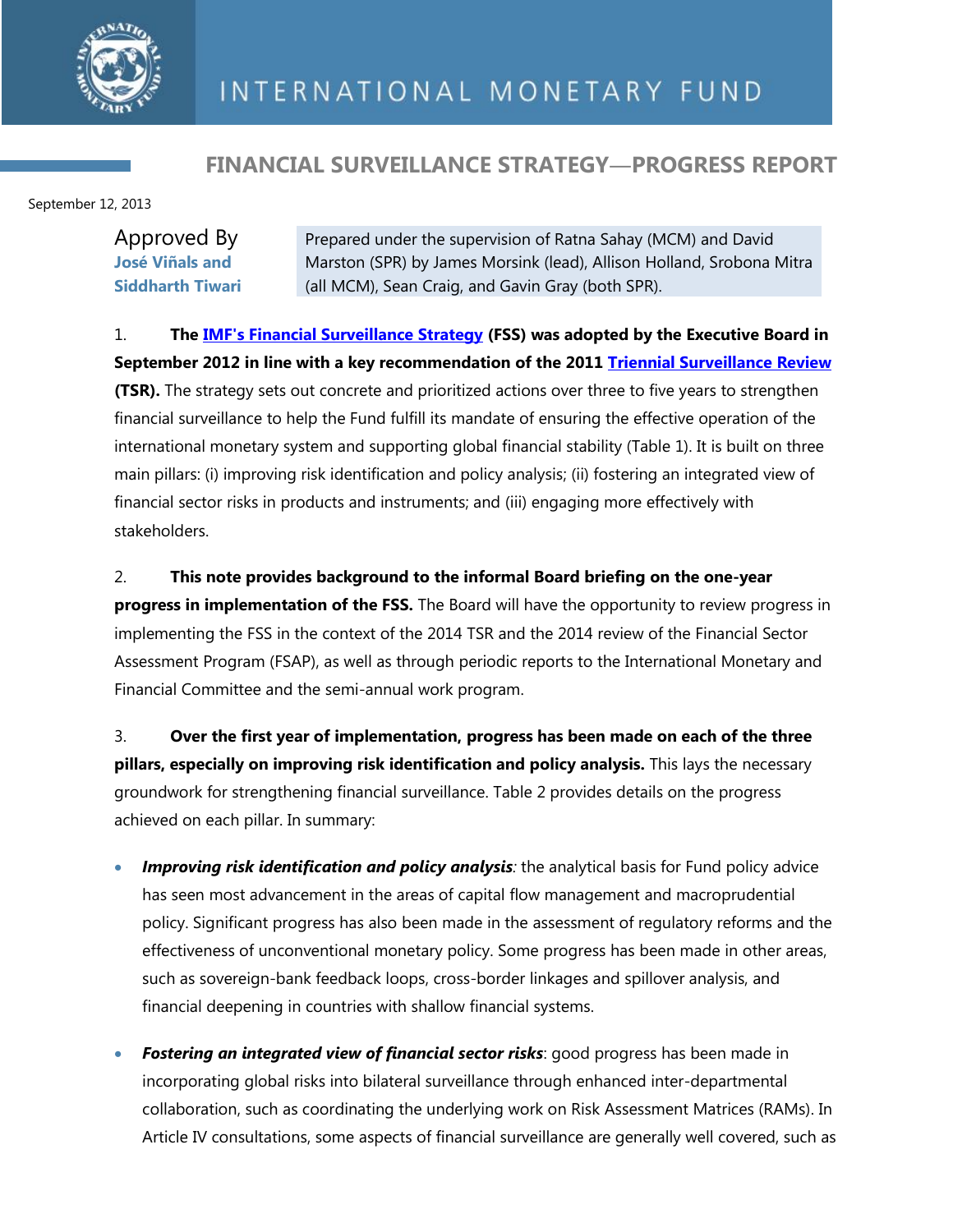#### FSS―PROGRESS REPORT

key vulnerabilities and regulation and supervision, but others, such as the risk aspects of macrofinancial linkages, are less well covered. Institutional support for financial surveillance has been reinforced with new staff guidance notes, reinvigorated interdepartmental collaboration groups in critical policy areas, the increased availability of financial risk monitoring tools, and the development of guidance to MCM participants in Article IV missions. However, cluster-level surveillance is at an early pilot stage and resource constraints have prevented an increase in FSAPs to non-S25 vulnerable countries.

 *Engaging more actively with stakeholders*: some progress has been made in all the areas identified in the FSS. The Fund has facilitated global dialogue through various high-level events in key policy areas, such as macroprudential policy and risks to the global financial system, and, under the leadership of the FSB, continues to make contributions to the work on the global regulatory reform agenda. At the same time, some progress has been made in addressing data gaps and deepening collaboration with the World Bank.

4. **The implementation of the FSS continues to face important challenges.** In the area of risk and policy analysis, the development of a unified macrofinancial framework as a workhorse for Fund surveillance remains incomplete. Resource constraints have impeded progress in other areas. Specifically, the goal of increasing the frequency of FSAPs to non-S25 vulnerable countries has not been met. In addition, the continued need to support crisis countries with specific skills has meant that other requests for MCM support have not been fully met. Moreover, while the pilot project on enhancing financial surveillance in low-income countries was welcomed by the relevant authorities, it has proved to be resource intensive. Finally, although implementation of the 2012 Integrated [Surveillance Decision](http://www.imf.org/external/np/pp/eng/2012/062612.pdf) is at an early stage, increasing traction on issues involving outward policy spillovers has proved challenging.

5. **Over the next year, implementation will focus on those areas where further progress is most needed (Table 3).** On risk and policy analysis, further work will be needed on exit from unconventional monetary policies (as events unfold), the design of future monetary policy frameworks, and the policy implications of sovereign-bank spillovers and of financial interconnectedness between countries. In products and instruments, more progress is needed on strengthening financial surveillance within Article IV consultations by better incorporating macrofinancial linkages, systematically following up on FSAP recommendations, and using the new guidance notes. Engagement with stakeholders will focus in part on helping member countries strengthen financial sector oversight, enhancing collaboration with central banks and the BIS on interconnectedness analysis, and continuing to facilitate global discussions on key emerging policy areas. In order to fulfill the mandate on supporting global financial stability, staff will continue to make the case for greater data dissemination to the Fund.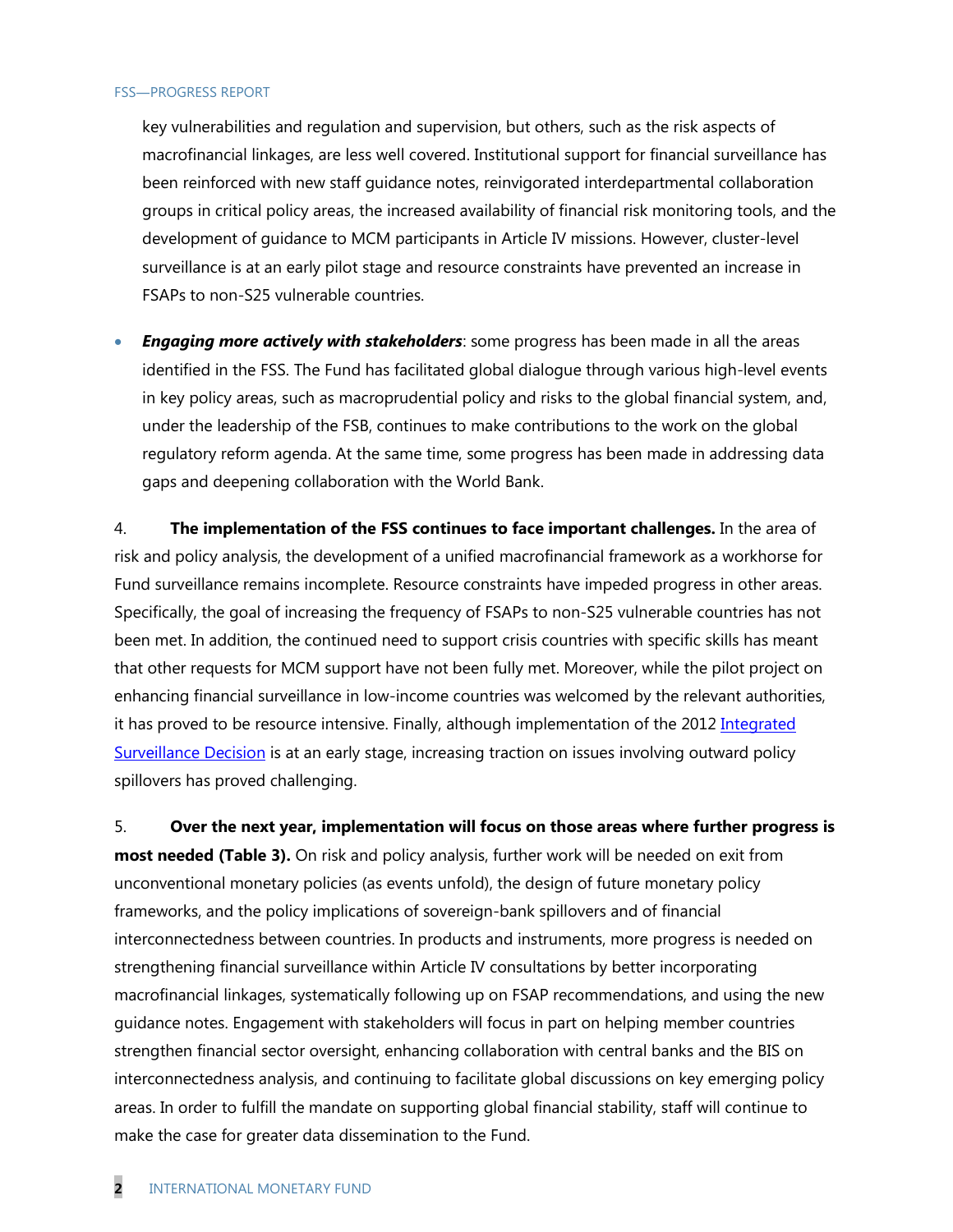|                                                                                                                                             | <b>PRIORITY</b> | <b>TIME HORIZON</b>                                                                          | <b>ADDITIONAL</b><br><b>RESOURCE NEEDS1/</b> | <b>LEAD RESPONSIBILITY</b>            |
|---------------------------------------------------------------------------------------------------------------------------------------------|-----------------|----------------------------------------------------------------------------------------------|----------------------------------------------|---------------------------------------|
|                                                                                                                                             |                 | <b>ACTION 1: IMPROVE RISK IDENTIFICATION AND MACROFINANCIAL POLICY ANALYSIS<sup>2/</sup></b> |                                              |                                       |
| Deepen analysis of macroprudential policies                                                                                                 | High            | Short-term                                                                                   | None                                         | <b>MCM</b> and RES                    |
| Develop a comprehensive approach to<br>managing capital flows                                                                               | High            | Short-term                                                                                   | None                                         | SPR, with MCM and<br><b>RES</b>       |
| Advise on policies to contain sovereign-bank<br>feedback loops                                                                              | High            | Short-term                                                                                   | None                                         | MCM, SPR, and<br>(where relevant) FAD |
| Deepen analysis of cross-border linkages                                                                                                    | High            | Short- to medium-term                                                                        | None                                         | MCM, RES, and SPR                     |
| Assess implications of regulatory reform                                                                                                    | High            | Short- to medium-term                                                                        | None                                         | <b>MCM with RES</b>                   |
| Explore effectiveness of monetary policy in<br>current economic downturn                                                                    | Medium          | Short-term                                                                                   | None                                         | <b>MCM</b> and RES                    |
| Advise on financial deepening in countries<br>with shallow financial systems                                                                | Medium          | Short- to medium-term                                                                        | None                                         | ADs, with MCM, RES,<br>and SPR        |
| Assist in exit from extraordinary<br>macrofinancial policies                                                                                | <b>Medium</b>   | Medium-term                                                                                  | None                                         | ADs. with MCM. RES.<br>and SPR        |
|                                                                                                                                             |                 | <b>ACTION 2: INNOVATE FURTHER AND FOSTER AN INTEGRATED VIEW OF FINANCIAL SECTOR RISKS</b>    |                                              |                                       |
| Strengthen financial surveillance within Article<br><b>IV</b> consultations                                                                 | High            | Short- to medium-term                                                                        | Yes                                          | ADs with MCM                          |
| Ensure through the review process integration<br>of financial risks and consistent follow-up of<br><b>FSAPs in Article IV consultations</b> | High            | Short- to medium-term                                                                        | None                                         | <b>SPR</b>                            |
| Conduct more frequent FSAPs for vulnerable<br>countries and LICs, assess more complex<br>standards, strengthen review process               | High            | Short- to medium-term                                                                        | Yes                                          | <b>MCM</b>                            |
| Deepen the culture of integrated risk analysis                                                                                              | High            | Short- to medium-term                                                                        | None                                         | FAD, MCM, RES, and<br><b>SPR</b>      |
| Move towards more thematic, cluster-level<br>financial surveillance                                                                         | Medium          | Medium-term                                                                                  | Depends on<br>modalities                     | MCM, SPR, and ADs                     |
| <b>ACTION 3: INCREASE TRACTION BY ENGAGING MORE ACTIVELY WITH STAKEHOLDERS</b>                                                              |                 |                                                                                              |                                              |                                       |
| Serve as the global facilitator on<br>macroprudential policy                                                                                | High            | Short-term                                                                                   | Marginal                                     | MCM and RES, with<br><b>FXR</b>       |
| Contribute to the global regulatory reform<br>agenda                                                                                        | High            | Short- to medium-term                                                                        | Marginal                                     | MCM, with LEG                         |
| Deepen collaboration with World Bank                                                                                                        | High            | Short- to medium-term                                                                        | None                                         | MCM, SPR, and ADs                     |
| Address data gaps and improve data<br>provision for surveillance purposes                                                                   | High            | Medium-term                                                                                  | Depends on<br>modalities                     | MCM, SPR, and STA                     |
| Function as global risk advisor and expand<br>contacts with stakeholders                                                                    | <b>Medium</b>   | Medium-term                                                                                  | Depends on<br>modalities                     | MCM, RES, SPR, and<br>ADs, with EXR   |

#### **Table 1. Financial Surveillance: Strategic Priorities**

1/ "None" means existing resources will be reprioritized, or processes or products will be streamlined. 2/ Area departments (ADs) play a key role in shaping policy lines given their operational experiences.

Source: **[IMF's Financial Surveillance Strategy](http://www.imf.org/external/np/pp/eng/2012/082812.pdf)**.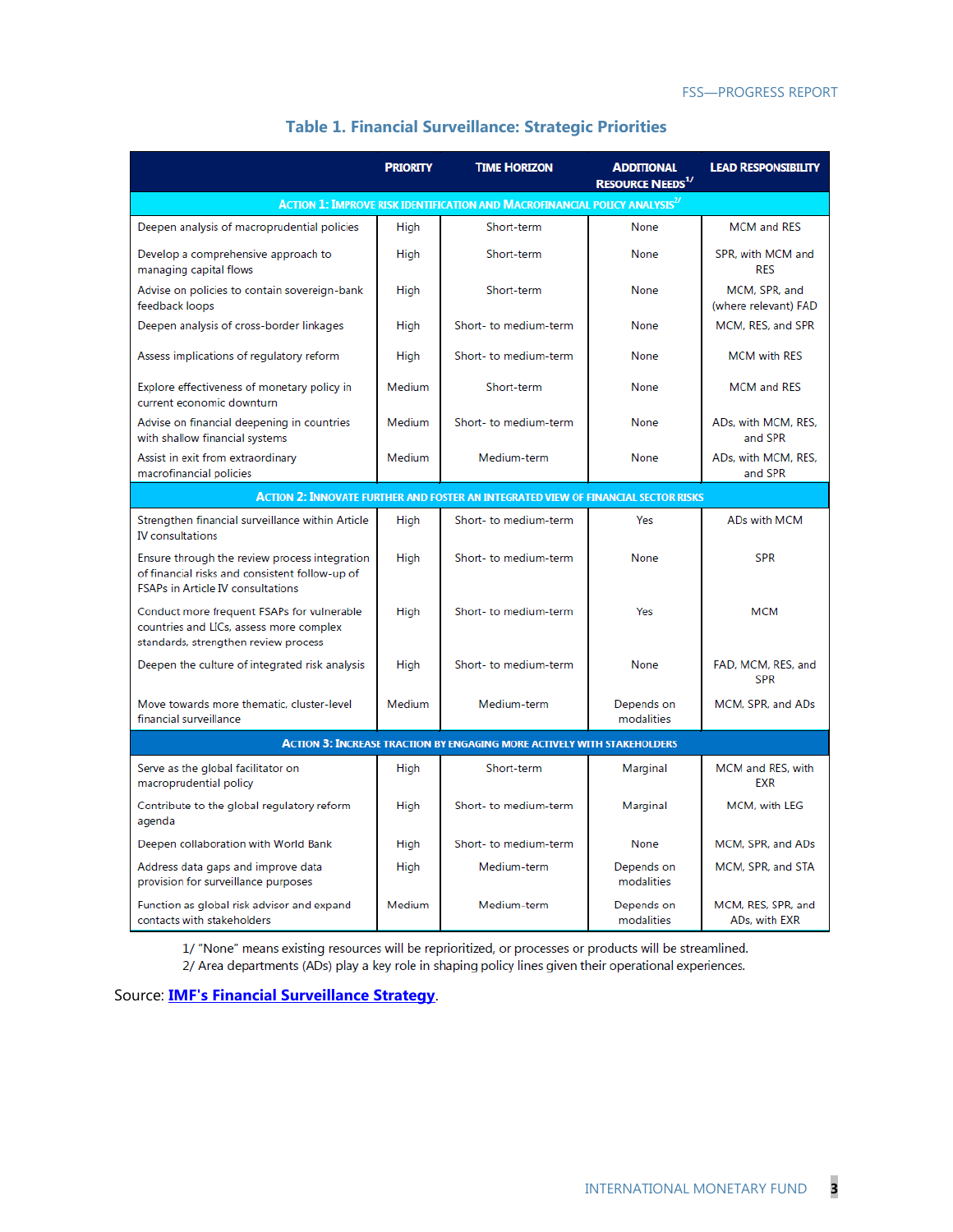## **Table 2. Highlights of Progress to Date (October 2012–September 2013)**

| <b>ACTION 1: IMPROVE RISK IDENTIFICATION AND MACROFINANCIAL POLICY ANALYSIS</b> |                                                                                                                                                                                                                                                                                                                                                                                                                                                                                                                                                                                                                                                                                    |
|---------------------------------------------------------------------------------|------------------------------------------------------------------------------------------------------------------------------------------------------------------------------------------------------------------------------------------------------------------------------------------------------------------------------------------------------------------------------------------------------------------------------------------------------------------------------------------------------------------------------------------------------------------------------------------------------------------------------------------------------------------------------------|
| Deepen analysis of<br>macroprudential policies                                  | "Interaction of Monetary and Macroprudential Policies" (Board Paper,<br>January 2013); "Microprudential and Macroprudential Policies: Towards<br>Cohabitation" (SDN, June 2013); "Key Aspects of Macroprudential Policy"<br>(Board Paper, July 2013); "Rethinking Macro Policy II" (SDN, April 2013);<br>the risks of regulatory arbitrage from banks to nonbanks and shadow<br>banks analyzed in the 2013 Spillover Report.                                                                                                                                                                                                                                                       |
| Develop comprehensive approach<br>to managing capital flows                     | "The Liberalization and Management of Capital Flows: An Institutional<br>View" (Board Paper, November 2012).                                                                                                                                                                                                                                                                                                                                                                                                                                                                                                                                                                       |
| Advise on policies to contain<br>sovereign-bank feedback loops                  | "A Banking Union for the Euro Area" (SDN, February 2013); "A New Look<br>at the Role of Sovereign Credit Default Swaps" (April 2013 GFSR Ch 2).                                                                                                                                                                                                                                                                                                                                                                                                                                                                                                                                    |
| Deepen analysis of cross-border<br>linkages                                     | "Global Impact and Challenges of Unconventional Monetary Policy"<br>(Board Paper, Sep 2013); potential spillovers of unconventional monetary<br>policy analyzed in April 2013 WEO; analysis of outward spillovers of<br>macroprudential policies in the 2013 Spillover Report and in the Fall 2013<br>WEO.                                                                                                                                                                                                                                                                                                                                                                         |
| Assess implications of regulatory<br>reform                                     | "Regulatory Reform" (regular Board briefings, December and June);<br>participation in various FSB committees, including SCAV; "The Reform<br>Agenda: An Interim Report on Progress Toward a Safer Financial System"<br>(Oct 2012 GFSR Ch 3); "Creating a Safer Financial System: Will the Volcker,<br>Vickers, and Liikanen Structural Measures Help?" (SDN, May 2013);<br>Contributions to the FSB study on the macro impact of regulatory reforms<br>on Emerging Markets and Developing Economies (G20 Note, Sep 2013);<br>Contributions to Cost Analysis in MAGD group (Macroeconomic<br>Assessment Group for OTC Derivatives Reforms at the Basel Committee)<br>(August 2013). |
| Explore effectiveness of monetary<br>policy in current economic<br>downturn     | "Unconventional Monetary Policies-Recent Experience and Prospects"<br>(Board Paper, May 2013); "Do Central Bank Policies since the Crisis Carry<br>Risks to Financial Stability?" (April 2013 GFSR Ch 3); "Global Impact and<br>Challenges of Unconventional Monetary Policy" (Board Paper, Sep 2013);<br>Effectiveness of monetary policy in the current economic downturn in the<br>April 2013 WEO.                                                                                                                                                                                                                                                                              |
| Advise on financial deepening in<br>countries with shallow financial<br>systems | Pilot project on enhancing financial surveillance in low income countries<br>(completed Pilots for Benin, Ghana, Senegal, and WAEMU); "Local<br>Currency Bond Markets: A Diagnostic Framework" (Board briefing, May<br>2013); "Helping Developing Countries Address Public Debt Management                                                                                                                                                                                                                                                                                                                                                                                         |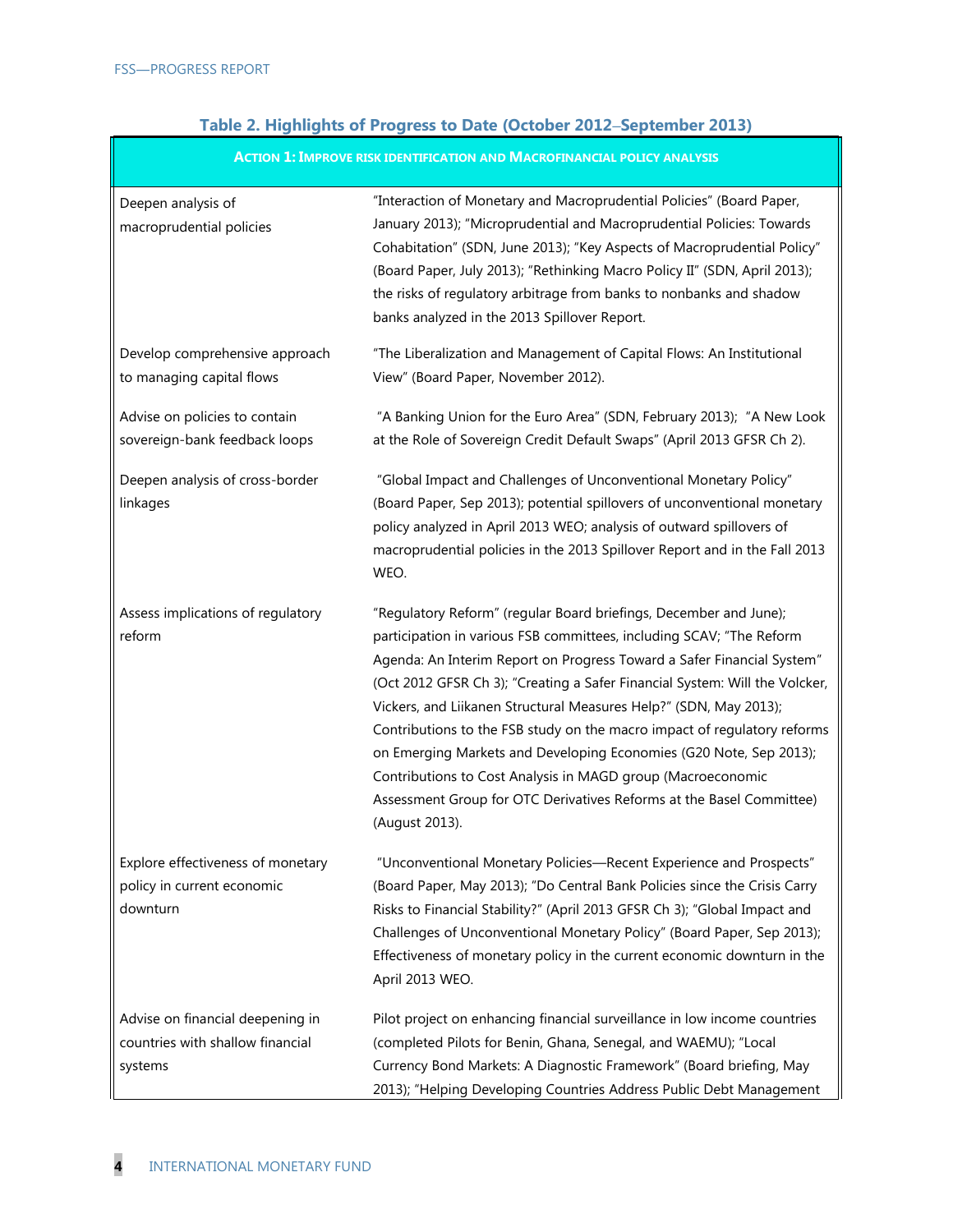|                                                              | Challenges (Board paper, March 2013); advice on monetary policy and<br>financial deepening through technical assistance; collaboration with<br>academic to develop quantitative models and policy notes for country<br>teams.                                  |
|--------------------------------------------------------------|----------------------------------------------------------------------------------------------------------------------------------------------------------------------------------------------------------------------------------------------------------------|
| Assist in exit from extraordinary<br>macrofinancial policies | Preliminary work is reflected in the April and October 2013 GFSR;<br>"Unconventional Monetary Policies—Recent Experience and Prospects"<br>(Board Paper, May 2013); Global Impact and Challenges of<br>Unconventional Monetary Policy (Board Paper, Sep 2013). |

#### **ACTION 2: INNOVATE FURTHER AND FOSTER AN INTEGRATED VIEW OF FINANCIAL SECTOR RISKS**

| Strengthen financial surveillance<br>within Article IV consultations                                                                    | A4 reports covering some financial surveillance issues effectively,<br>reflecting in part the development of guidance to MCM participants in A4<br>missions; MCM staff is expected to continue participating in any A4<br>mission for two years; financial tools to support A4s are now readily<br>available on MCM website; MCM internal training to improve the quality<br>and focus of its review comments; and delivery of Fund-wide briefings on<br>WEO and GFSR and global financial regulatory reform; revamped inter-<br>departmental Financial Surveillance Group; ongoing interdepartmental<br>collaboration through existing working groups on Macroprudential Policy,<br>and Capital Flows. |
|-----------------------------------------------------------------------------------------------------------------------------------------|---------------------------------------------------------------------------------------------------------------------------------------------------------------------------------------------------------------------------------------------------------------------------------------------------------------------------------------------------------------------------------------------------------------------------------------------------------------------------------------------------------------------------------------------------------------------------------------------------------------------------------------------------------------------------------------------------------|
| Ensure through the review process<br>integration of financial risks and<br>consistent follow-up of FSAPs in<br>Article IV consultations | SPR has strengthened the review process to provide more consistent and<br>focused feedback on whether A4 reports are effectively implementing<br>guidance on integrating financial sector issues and following up on FSAP<br>recommendations; reflecting the Guidance Note for Surveillance under<br>Article IV Consultations (Board Paper, Oct 2012), the Guidance Note on<br>Capital Flows (Board Paper, April 2013).                                                                                                                                                                                                                                                                                 |
| Conduct more frequent FSAPs for<br>vulnerable countries and LICs,<br>assess more complex standards,<br>strengthen review process        | Completed assessment of revised standards; the framework for<br>assessment of the new Key Attributes of Effective Resolution Regimes and<br>a new standard for deposit insurance ongoing; enhanced the consistency<br>and depth of the FSAP review process; first-ever EU-wide FSAP; no<br>increase in frequency of FSAPs for vulnerable countries due to resource<br>constraints.                                                                                                                                                                                                                                                                                                                      |
| Deepen the culture of integrated<br>risk analysis                                                                                       | Incorporating global risks into A4s through enhanced inter-departmental<br>collaboration, such as coordinating the underlying work on RAMs; A4<br>reports are generally including more extensive analysis of risks and their<br>policy implications, with many also including RAMs.                                                                                                                                                                                                                                                                                                                                                                                                                     |
| Move towards more thematic,                                                                                                             | ADs are experimenting with cluster-level surveillance, e.g., German supply                                                                                                                                                                                                                                                                                                                                                                                                                                                                                                                                                                                                                              |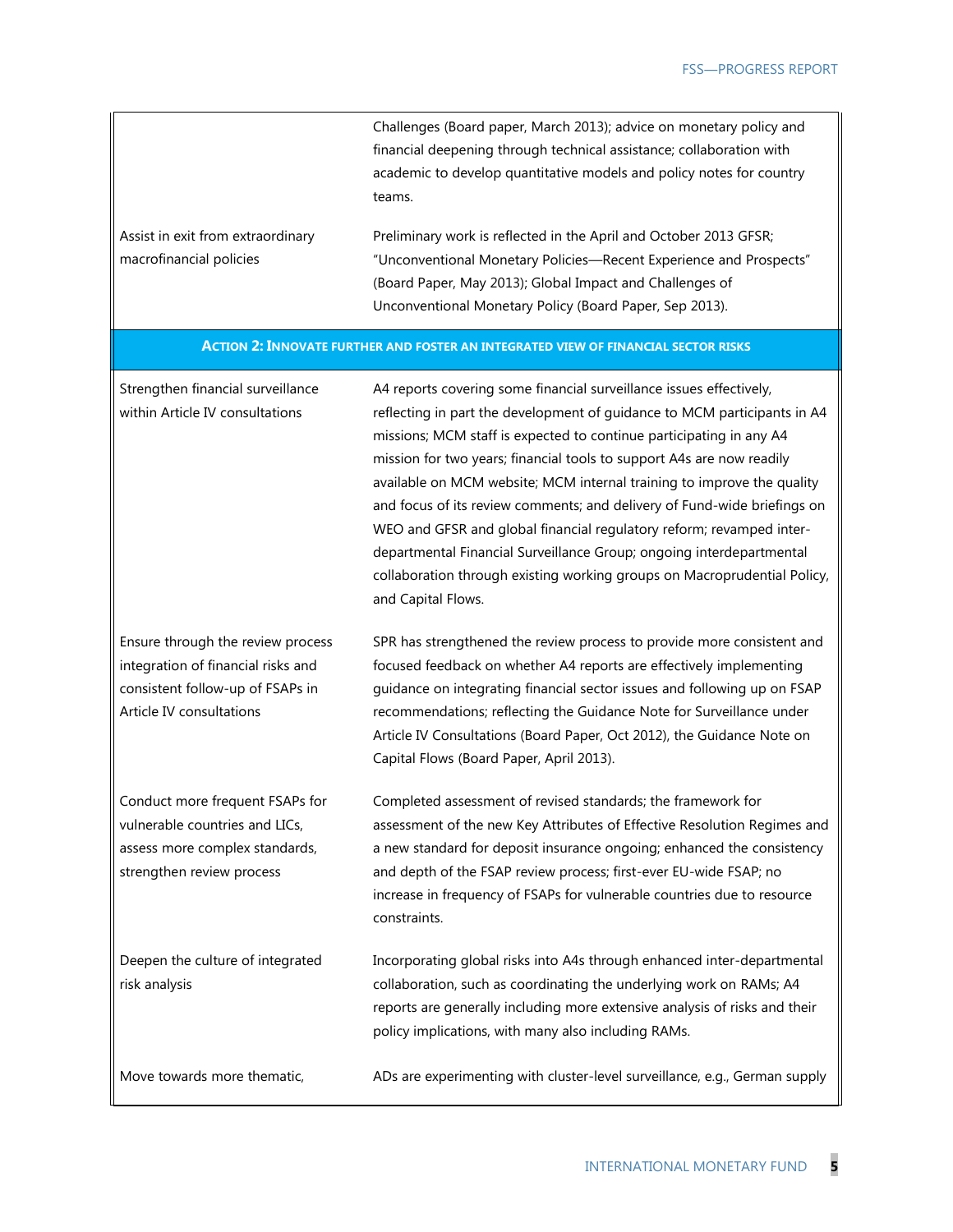| cluster-level financial surveillance                                         | chain and Nordic cluster reports, with both providing coverage of financial<br>sector issues.                                                                                                                                                                                                                                                                                                                                                                                                                                                                                                                                                                          |
|------------------------------------------------------------------------------|------------------------------------------------------------------------------------------------------------------------------------------------------------------------------------------------------------------------------------------------------------------------------------------------------------------------------------------------------------------------------------------------------------------------------------------------------------------------------------------------------------------------------------------------------------------------------------------------------------------------------------------------------------------------|
|                                                                              | <b>ACTION 3: INCREASE TRACTION BY ENGAGING MORE ACTIVELY WITH STAKEHOLDERS</b>                                                                                                                                                                                                                                                                                                                                                                                                                                                                                                                                                                                         |
| Serve as the global facilitator on<br>macroprudential policy                 | Financial Stability and Systemic Risk Forum (March 2013); "Rethinking<br>Macro Policy II: First Steps and Early Lessons" (Conference, April 2013).                                                                                                                                                                                                                                                                                                                                                                                                                                                                                                                     |
| Contribute to the global<br>regulatory reform agenda                         | Extensive participation in FSB meetings; High-level Spring Meetings<br>events on "Cross-Border Bank Resolution", "Structural Constraints on<br>Banks' Activities", and "Financial Sector Taxation"; "Systemically Important<br>Financial Institutions: Priorities and Policies in a Volatile World" (June<br>2013, High Level Outreach with WB and FRB); participation through key<br>committees and working groups of the FSB and standard-setting bodies.                                                                                                                                                                                                            |
| Deepen collaboration with World<br>Bank                                      | Collaboration on the LIC Pilot; continuing engagement on country issues<br>(e.g., banking sector fragility within the Caribbean) and on the<br>developmental modules for FSAPs; delivery of Medium Term Debt<br>Management Strategy program.                                                                                                                                                                                                                                                                                                                                                                                                                           |
| Address data gaps and improve<br>data provision for surveillance<br>purposes | "Review of Data Provision to the Fund for Surveillance Purposes" (Board<br>Paper, October 2012), which inter alia calls for more prominent<br>identification of data deficiencies in A4 reports; finalizing the reporting<br>template on global financial institutions; ongoing support for<br>implementation of Data Gaps Initiative; initiatives to improve the<br>reporting of financial soundness indicators, liquidity funding indicators,<br>and shadow banking data; STA started working with central banks to<br>create a global flow of funds database that maps domestic sectoral data<br>with external sectoral data, with the domestic sectoral part done. |
| Function as global risk advisor and<br>expand contacts with stakeholders     | "Challenges of the Global Financial System: Risks and Governance under<br>Evolving Globalization" (High Level seminar, Annual Meetings 2012, with<br>BoJ); "Future of Asia's Finance" (Spring Meetings High Level Seminar);<br>external communication has been stepped up through increases in press<br>releases, survey stories, and blogs around the GFSR, FSAPs, SDNs, Board<br>papers, WPs, and event-based items; media contacts have been<br>intensified, including through background briefings and interviews.                                                                                                                                                 |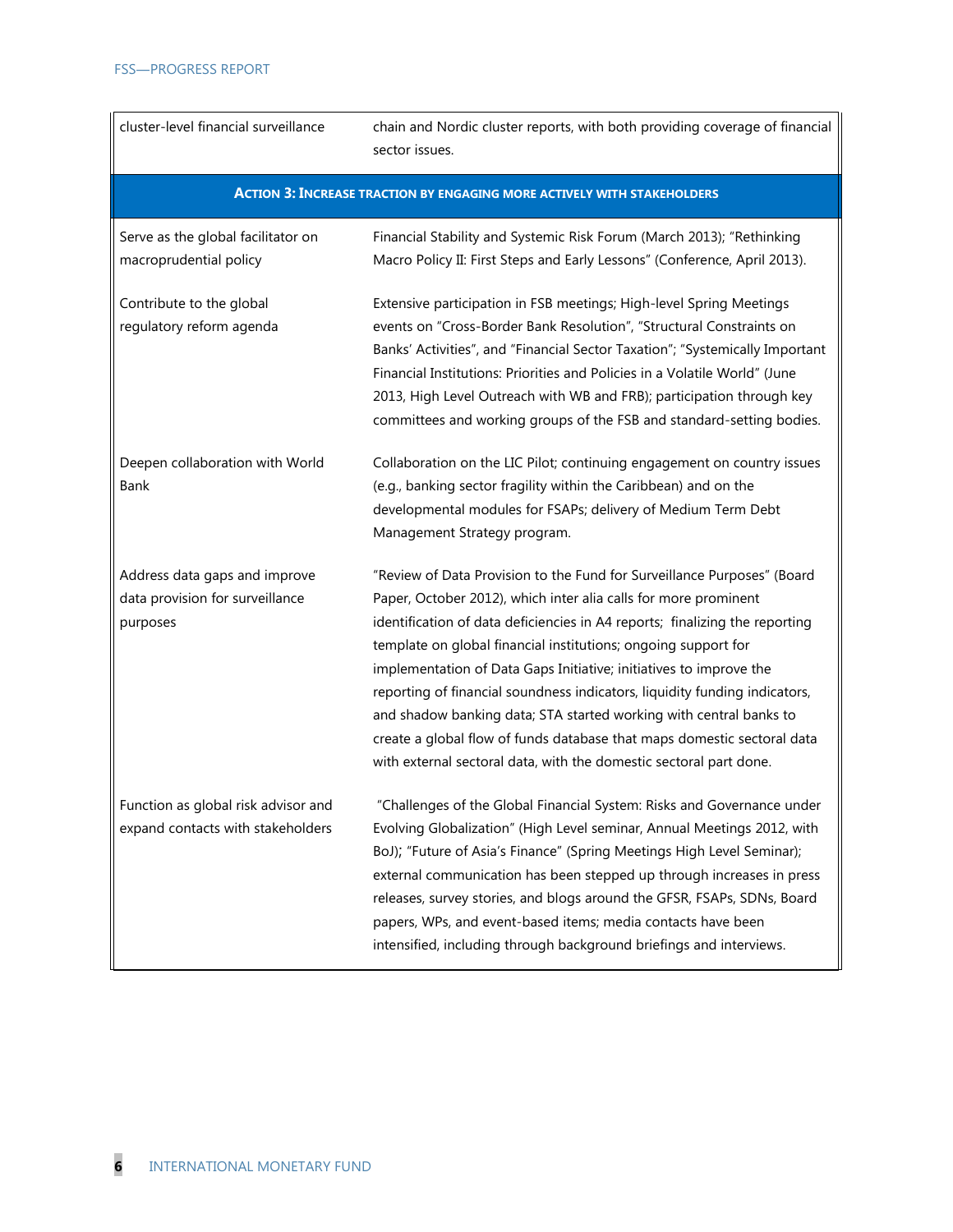| <b>ACTION 1: IMPROVE RISK IDENTIFICATION AND MACROFINANCIAL POLICY ANALYSIS</b>                                                         |                                                                                                                                                                                                                                                                                                                                                                                                                          |  |
|-----------------------------------------------------------------------------------------------------------------------------------------|--------------------------------------------------------------------------------------------------------------------------------------------------------------------------------------------------------------------------------------------------------------------------------------------------------------------------------------------------------------------------------------------------------------------------|--|
| Advise on policies to contain<br>sovereign-bank feedback loops                                                                          | "From Financial to Sovereign Stress-Implications for Public Debt" (Board<br>Paper); "Sovereign Debt Restructurings-Too Little, Too Late" (Board<br>Paper).                                                                                                                                                                                                                                                               |  |
| Deepen analysis of cross-border<br>linkages                                                                                             | "Updating the List of Systemically Important Financial Sectors" (Board<br>Paper) using different measures on systemic importance, including cross-<br>border network measures; "Recent Trends in Portfolio Flows to African<br>Frontier Markets" (AFR REO Chapter); Joint AFR/MCM project on assessing<br>the risks from emerging Pan-African banking groups in the absence of<br>consolidated supervision (Conference). |  |
| Assess implications of regulatory<br>reforms                                                                                            | Cross-border Resolution Regimes (Board briefing).                                                                                                                                                                                                                                                                                                                                                                        |  |
| Advise on financial deepening in<br>countries with shallow financial<br>systems                                                         | "Enhancing Financial System Surveillance in LICs" (Board Paper);<br>Enhancing Resilience and Supporting Growth in EMs: Role of Financial<br>Deepening" (Board Paper).                                                                                                                                                                                                                                                    |  |
| Assist in exit from extraordinary<br>macrofinancial policies                                                                            | "Monetary Policy-Its Role Now and in the Future" (Board Paper).                                                                                                                                                                                                                                                                                                                                                          |  |
|                                                                                                                                         |                                                                                                                                                                                                                                                                                                                                                                                                                          |  |
|                                                                                                                                         | <b>ACTION 2: INNOVATE FURTHER AND FOSTER AN INTEGRATED VIEW OF FINANCIAL SECTOR RISKS</b>                                                                                                                                                                                                                                                                                                                                |  |
| Strengthen financial surveillance<br>within Article IV consultations                                                                    | Use Guidance Notes on Surveillance, Capital Inflows, and Macroprudential<br>Policy (forthcoming) for financial surveillance in Article IVs; increase staff<br>awareness of, and use for surveillance where warranted, the tools in the<br>MCM financial toolbox; implementation of the new guidance to MCM<br>participants in A4s.                                                                                       |  |
| Ensure through the review process<br>integration of financial risks and<br>consistent follow-up of FSAPs in<br>Article IV consultations | Improve coverage of macrofinancial linkages of Article IV reports.                                                                                                                                                                                                                                                                                                                                                       |  |
| Conduct more frequent FSAPs for<br>vulnerable countries and LICs,<br>assess more complex standards,<br>strengthen review process        | "Macrofinancial Approach to Standards Assessments" (Board Paper);<br>conduct more frequent FSAPs for vulnerable and LICs once more<br>resources are available.                                                                                                                                                                                                                                                           |  |
| Deepen the culture of integrated<br>risk analysis                                                                                       | Further develop operational implications of inter-departmental risk<br>analysis for country work.                                                                                                                                                                                                                                                                                                                        |  |

#### **Table 3. Work Ahead for Next Year**